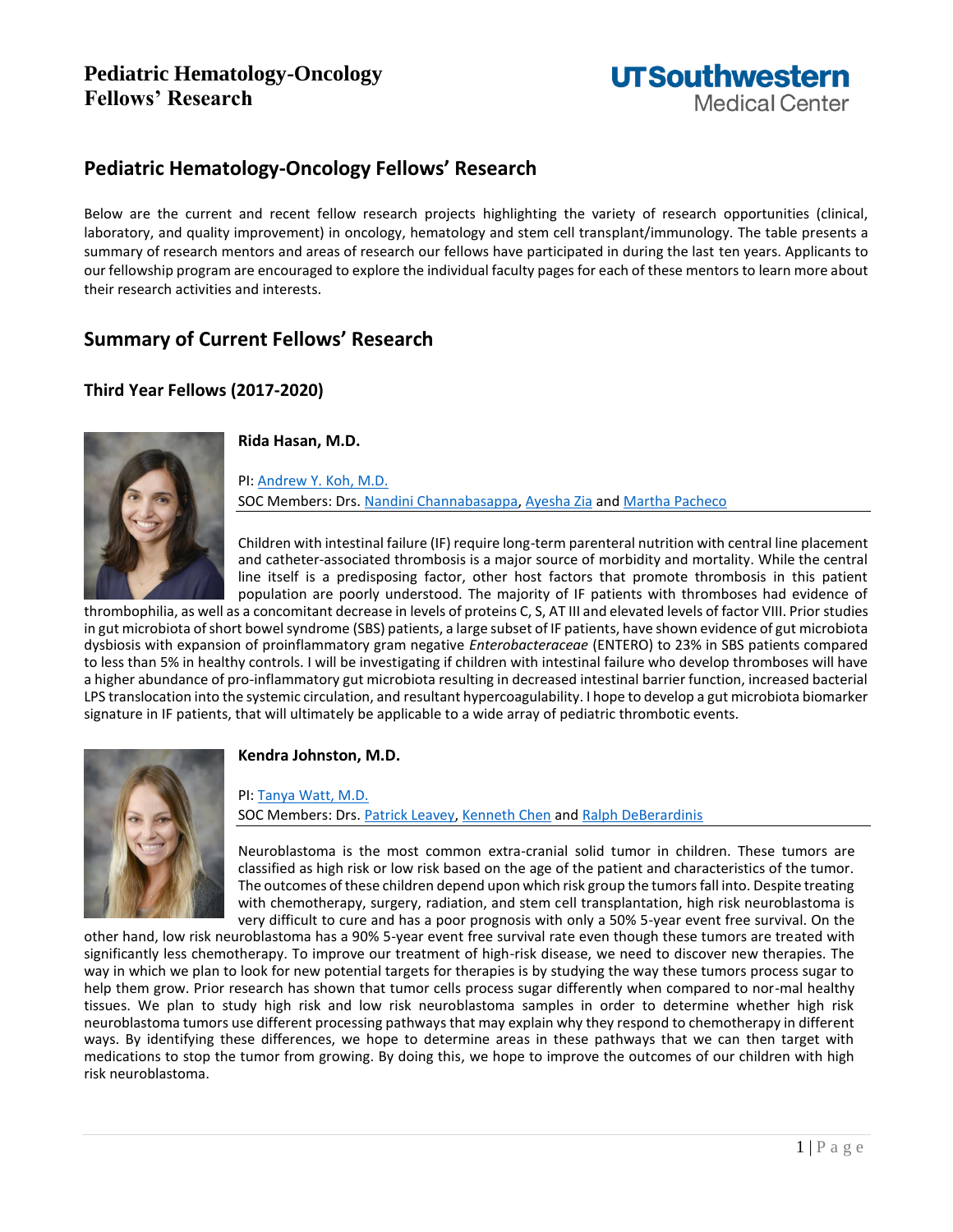



### **Michael Mitchell, D.O.**

PI: [Maralice Conacci-Sorrell, M.D.](https://profiles.utsouthwestern.edu/profile/165100/maralice-conacci-sorrell.html) SOC Members: Drs[. Tanya Watt,](https://profiles.utsouthwestern.edu/profile/128737/tanya-watt.html) [Theodore Laetsch](https://profiles.utsouthwestern.edu/profile/148176/theodore-laetsch.html) an[d Kenneth Chen](https://profiles.utsouthwestern.edu/profile/55464/kenneth-chen.html)

The MYC family of proto-oncogenes are the most frequently deregulated genes in human cancers. In neuroblastoma, amplification of the N-MYC gene is known to confer a poor prognosis and aggressive phenotype. I will be investigating the effect of both N-MYC and C-MYC expression on tryptophan metabolism in high-risk neuroblastoma. We plan to achieve this by mining existing

datasets to identify signatures of genes involved in the kynurenine pathway of tryptophan metabolism and their correlation with MYC expression. By modulating MYC expression in neuroblastoma cell lines, we will validate MYC as a driver of tryptophan-dependent cellular proliferation. Early experimental observations in mouse models suggest that tryptophan depletion may curtail tumor progression in MYC-driven liver and colon cancer. Similar experiments in a neuroblastoma mouse model will be performed to assess the potential utility of targeted tryptophan depletion as a therapy for neuroblastoma.

### **Second Year Fellows (2018-2021)**



#### **Ashley Bui, M.D.**

PI[: Srinivas Malladi, M.D.](https://profiles.utsouthwestern.edu/profile/173686/srinivas-malladi.html) SOC Members: Drs. [Kenneth Chen,](https://profiles.utsouthwestern.edu/profile/55464/kenneth-chen.html) [Samuel John](https://profiles.utsouthwestern.edu/profile/125571/samuel-john.html) an[d Rolf Brekken](https://profiles.utsouthwestern.edu/profile/10808/rolf-brekken.html)

Renal cell carcinoma (RCC) comprises 85-90% of primary renal tumors in adults and 5-8% in children. Distant metastasis may be present at initial diagnosis or occur as isolated recurrence several years after treatment of the primary tumor. In these cases, most patients are considered incurable. My research will center on the mechanisms of delayed metastasis in RCC. I will study latency competent

cancer (LCC) cells, which are the cells that have hematogenous spread to distant organs and can remain dormant until they later manifest as aggressive disease. Research on breast and lung cancers in our lab revealed that Sox2 and Sox9, key transcription factors in stem cell development, enable LCC cells to enter a dormant state and proliferate slowly. Additionally, inhibition of the WNT pathway via the DKK1 gene was found to contribute to LCC cells' ability to remain dormant and escape destruction by natural killer cells. In a similar manner, I will identify relevant genes in RCC LCC cells and examine their role in cell survival and metastatic potential. These results could lead to earlier detection of LCC cells in order to prevent or treat metastasis more effectively and improve overall survival.



### **Maria Hanna, M.D.**

PI[: Ayesha. Zia, M.D.](https://profiles.utsouthwestern.edu/profile/149180/ayesha-zia.html) SOC Members: Drs. [Stephen Skapek,](https://profiles.utsouthwestern.edu/profile/125863/stephen-skapek.html) [Ralph DeBerardinis](https://profiles.utsouthwestern.edu/profile/99018/ralph-deberardinis.html) and [Jimin Ren](https://profiles.utsouthwestern.edu/profile/70867/jimin-ren.html)

The functional limitations caused by the post venous thromboembolism syndromes in children have not been well studied. More than 50% of previously active children experience decreased exercise tolerance as much as 6 months following diagnosis of acute DVT and PE. The exact mechanisms of decreased exercise tolerance have not been entirely clear. Possible mechanisms include venous hypertension causing swelling and reduced oxygen delivery to exercising skeletal muscle secondary to reduced venous outflow; and intrinsic skeletal muscle energy utilization abnormalities. We hypothesize that a defect in skeletal muscle energy metabolism after  $1<sup>st</sup>$  episode of DVT is predictive

of increased exercise intolerance. Moreover, we expect that there will be an even stronger relationship between exercise intolerance and the absence of robust venous collateral formation and/or impaired lymphatic outflow. Additionally, we hypothesize that the degree of thrombo-inflammation at DVT diagnosis will also be associated with severity of exercise intolerance.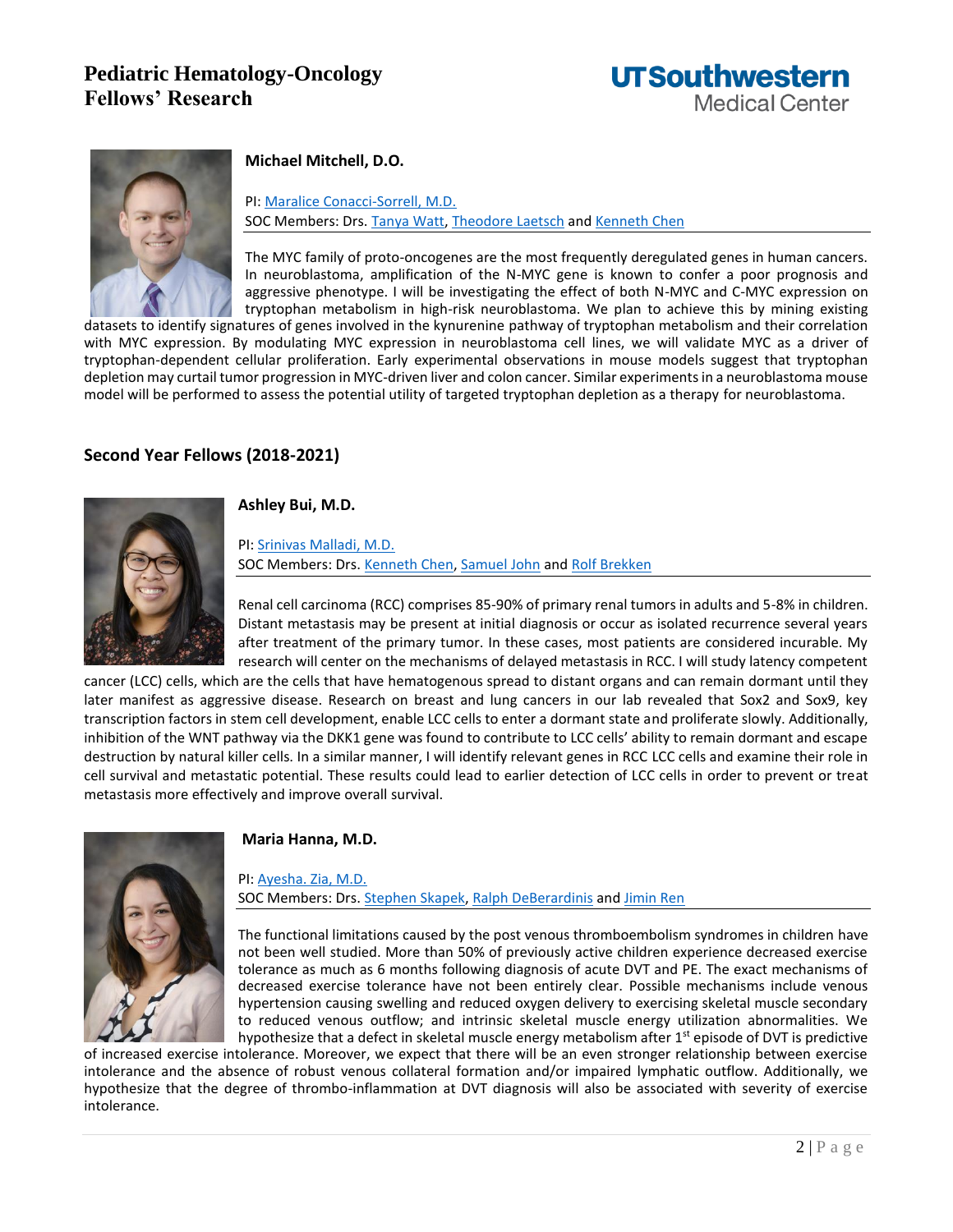# **Pediatric Hematology-Oncology Fellows' Research**



Our aim will be to characterize alterations in skeletal muscle metabolism at rest and during progressive exercise performed to fatigue in children with exercise intolerance following acute DVT, as well as examine the relationship between collateral venous formations/lymphatic flow abnormalities following acute DVT with skeletal muscle metabolism alterations. We will also aim to delineate the effect of the hemostatic balance and inflammatory state at DVT diagnosis on exercise induced skeletal muscle metabolism abnormalities and their effect on exercise intolerance. To achieve our aims, we plan to leverage the VTE Outcomes Clinical Program at Children's Health as well as utilize magnetic resonance spectroscopy at the Advanced Imaging Research Center at UT Southwestern.



#### **Peter Schoettler, M.D.**

PI[: Kenneth Chen, M.D.](https://profiles.utsouthwestern.edu/profile/55464/kenneth-chen.html) SOC Members: Drs. [Joshua Mendell](https://profiles.utsouthwestern.edu/profile/125382/joshua-mendell.html) an[d Jonathan Wickiser](https://profiles.utsouthwestern.edu/profile/60058/jonathan-wickiser.html)

Anaplastic Sarcoma of the Kidney (ASK) is a rare and poorly understood pediatric neoplasm first reported in 2007. The only genetic report on this cancer that has been published to date was testing for *DICER1* and *TP53* in 9 tumor samples. The finding of *DICER1* mutations in 8 of the 9 samples linked ASK to *DICER1* Syndrome, a cancer predisposition disorder caused by microRNA dysregulation. My research aim is to comprehensively characterize the clinical and genomic nature of ASK. This

information can then be compared to that of other tumors within *DICER1* Syndrome to identify potential drug targets.

# **Summary of Former Fellows' Research**

| <b>Former Fellows</b> | <b>Research Mentor</b> | <b>General Area of Research</b> |
|-----------------------|------------------------|---------------------------------|
| (by graduation year)  |                        |                                 |

#### **2019**

| Kavita Desai   | James Amatruda, M.D., Ph.D. | Wilms Tumor/microRNA               |
|----------------|-----------------------------|------------------------------------|
| Shyamli Singla | Andrew Koh, M.D.            | Hematopoietic Stem Cell Transplant |

#### **2018**

| Erin Butler  | Stephen Skapek, M.D. | MYOD1 gene/Rhabdomyosarcoma             |
|--------------|----------------------|-----------------------------------------|
| Neethu Menon | Ayesha Zia, M.D.     | Thrombin Generation/ Sickle Cell Anemia |

#### **2017**

| Julia Meade       | David Boothman, Ph.D. | Atypical Teratoid/ Rhabdoid Tumor   |
|-------------------|-----------------------|-------------------------------------|
| Samuel John       | Alec Zhang, Ph.D.     | CAR-T cells/treatment pediatric AML |
| Kathryn Dickerson | Jian Xu, Ph.D.        | Polycomb repressive complex 2       |

#### **2016**

| Erin Lampson         | Alice Holland, Ph.D. | Acute lymphoblastic leukemia (ALL) |
|----------------------|----------------------|------------------------------------|
| Erika Lopez Bertiery | Sandi Pruitt, Ph.D.  | Oncology                           |
| Gauri Sunkersett     | Andrew Koh, M.D.     | Gut microbiota                     |

#### **2015**

| Shannon Cohn              | James Brugarolas, M.D., Ph.D.                  | mTOR inhibitors                    |
|---------------------------|------------------------------------------------|------------------------------------|
| Jacquelyn Powers          | George Buchanan, M.D.<br>Timothy McCavit, M.D. | Iron deficiency anemia             |
| Natalie Pounds            | R. Potts, Ph.D.                                | Mage proteins / oncogenesis        |
| Kathleen (Wiertel) Ludwig | Rolf Brekken, Ph.D.                            | Axl as a target for cancer therapy |